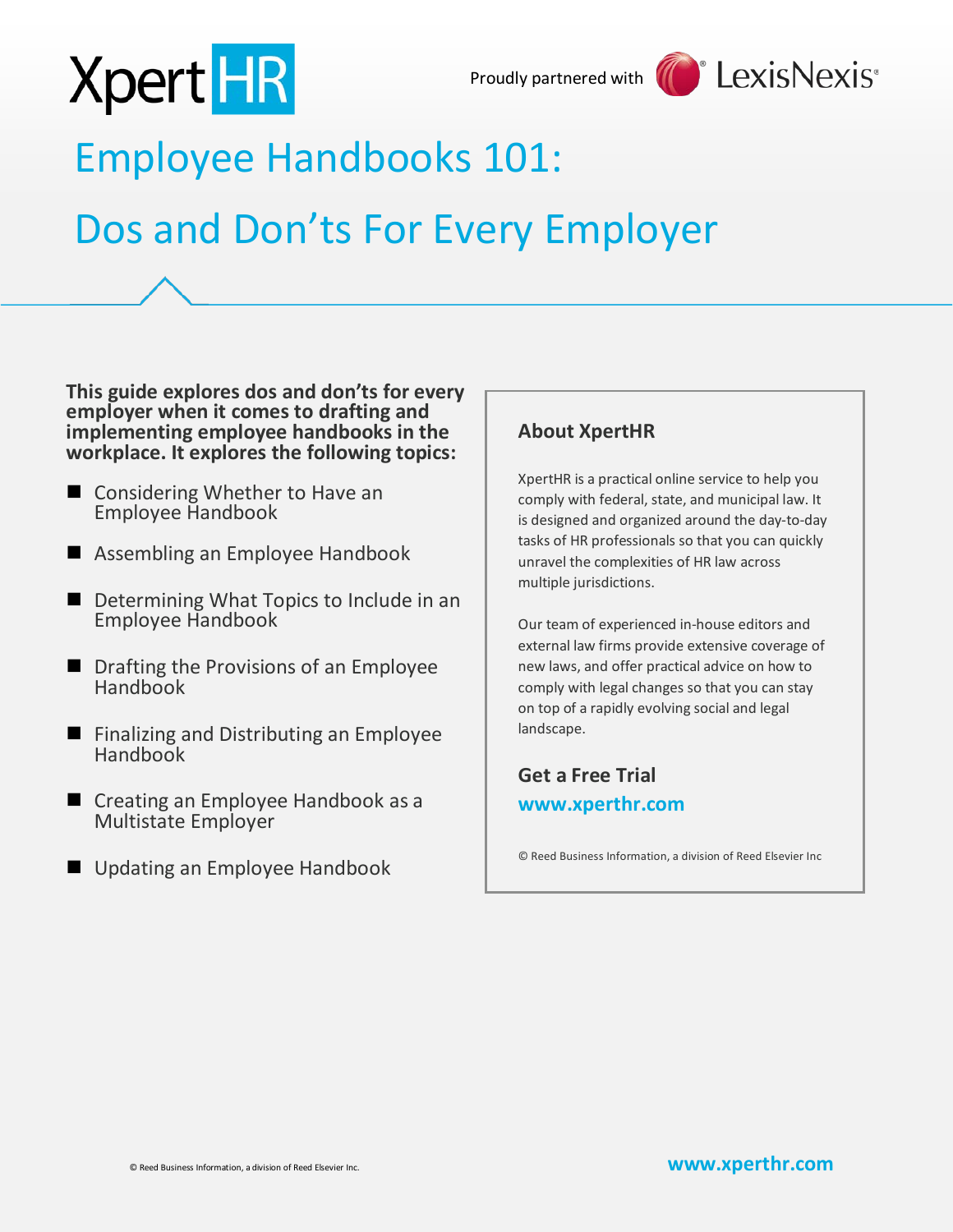#### Author: **Beth P. Zoller**, XpertHR Legal Editor

One of the most common workplace documents is an employee handbook. Sometimes referred to as an employee manual, staff handbook, or personnel manual, an employee handbook is a common mechanism for promoting your workplace policies, procedures and rules and an effective way to convey to employees what is expected of them as employees of your company in terms of their rights and obligations.

In fact, according to a survey by Laurdan Associates, Inc. and Ceridian Employment Law Compliance Leader conducted in 2010, 91% of participants indicate that their organization developed and promulgated HR policies and procedures and 89% specifically used an employee handbook to communicate such policies.

Despite the fact that employee handbooks are so widespread, there is some measure of risk in releasing an employee handbook and having you commit yourself to workplace policies in writing. If you choose to have an employee handbook, it is critical to follow through in implementing and enforcing it. You should also realize that what is not included in a handbook is almost as important as what is included. Additionally, in recent years, the government has been scrutinizing employee handbooks to see if they unlawfully restrict an employee's right under the National Labor Relations Act (NLRA) to engage in protected concerted activity or collective action to improve their wages, hours and working conditions. This also may make you think twice about developing and implementing an employee handbook. Despite this, it is still of utmost importance to have an employee handbook because when executed properly, the benefits far outweigh the risks.

#### **Considering Whether to Have an Employee Handbook**

There are many good reasons why you may want to develop and implement an employee handbook. Aside from the fact that a handbook allows you to document, compile and retain all employment-related policies in a single document, it can also create uniformity and consistency and minimize the risk of a misunderstanding between supervisors and employees by providing clear guidance on company policies. You should keep the following in mind when determining whether or not to have an employee handbook:

| DO.                                                                                                                                                                                                                                                                                                                                                                                                                                                                                                                                                                                                                                                                                                                           | <b>DON'T</b>                                                                                                                                                                                                                                                                                                                                                                                                                                  |
|-------------------------------------------------------------------------------------------------------------------------------------------------------------------------------------------------------------------------------------------------------------------------------------------------------------------------------------------------------------------------------------------------------------------------------------------------------------------------------------------------------------------------------------------------------------------------------------------------------------------------------------------------------------------------------------------------------------------------------|-----------------------------------------------------------------------------------------------------------------------------------------------------------------------------------------------------------------------------------------------------------------------------------------------------------------------------------------------------------------------------------------------------------------------------------------------|
| Consider having a handbook to provide employees<br>$\bullet$<br>with notice of their job duties and responsibilities<br>as well as their rights and benefits.<br>Ensure expectations of employees with respect to<br>$\bullet$<br>employee conduct, behavior, performance<br>requirements, attendance and discipline are<br>communicated clearly and consistently.<br>Have a handbook to convey your mission, history,<br>$\bullet$<br>purpose and goals.<br>Consider the language needs of employees when<br>$\bullet$<br>deciding whether or not to have a handbook.<br>Use the handbook as a way to include policies that<br>$\bullet$<br>minimize the potential for liability by showing that<br>you comply with the law. | Have the same employee handbook for all<br>$\bullet$<br>employees if they are subject to different rules and<br>workplace policies.<br>Release a handbook unless it is legally compliant and<br>$\bullet$<br>includes all of the policies an employee handbook is<br>obligated to provide.<br>Try to have a handbook to cover all employment-<br>$\bullet$<br>related situations. Leave some room for flexibility<br>when managing employees. |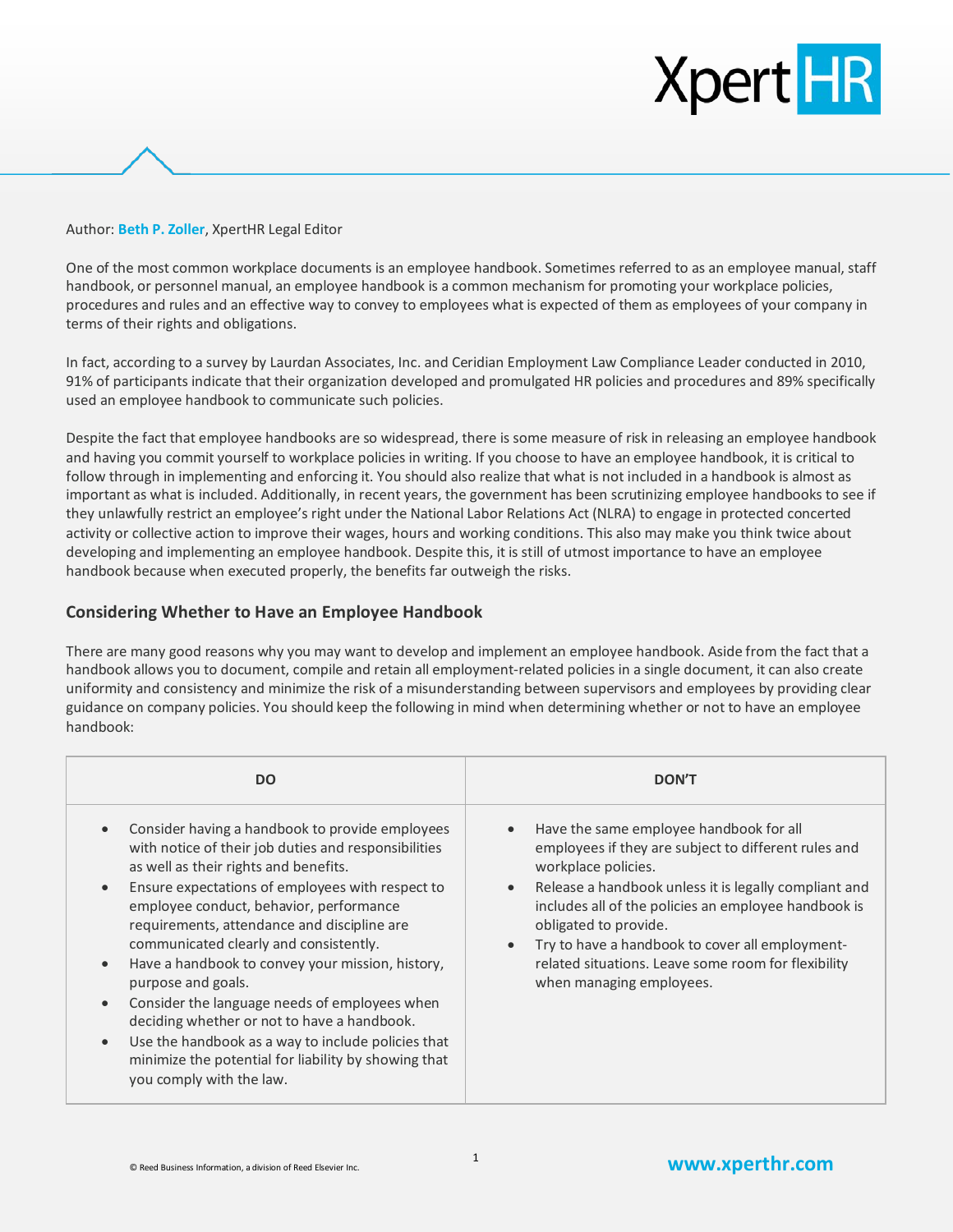#### **Assembling an Employee Handbook**

Developing an employee handbook can be a challenging process as there are many issues that should be taken into account. Be sure to review all prior contractual commitments as well as prior employment policies that were instituted. Further, you should consult with key players in your company as well as legal counsel. The following are some helpful tips:

| <b>DO</b>                                                                                                                                                                                                                                                                                                                                                                                                                                                                                                                                                                                                                                                                                                                      | <b>DON'T</b>                                                                                                                                                                                                                                                                                                                                                                                                           |
|--------------------------------------------------------------------------------------------------------------------------------------------------------------------------------------------------------------------------------------------------------------------------------------------------------------------------------------------------------------------------------------------------------------------------------------------------------------------------------------------------------------------------------------------------------------------------------------------------------------------------------------------------------------------------------------------------------------------------------|------------------------------------------------------------------------------------------------------------------------------------------------------------------------------------------------------------------------------------------------------------------------------------------------------------------------------------------------------------------------------------------------------------------------|
| Review and incorporate all prior writings,<br>practices, commitments and obligations on<br>employment-related topics such as those found<br>in preexisting policies and company memoranda.<br>Incorporate summary plan descriptions or<br>$\bullet$<br>promotional materials for benefit plans.<br>Consider how collective bargaining agreements<br>$\bullet$<br>and individual employment contracts will impact<br>the handbook policies.<br>Consult with key members of your company such<br>$\bullet$<br>as HR, benefits, payroll and supervisors who may<br>have input on employment policies.<br>Research legal requirements and trends,<br>particularly on new and emerging areas. Consult<br>with experts where needed. | Use another company's handbook without tailoring<br>$\bullet$<br>it to your specific needs. No two employers are<br>exactly alike.<br>Have a one size fits all handbook if different groups<br>$\bullet$<br>of employees or departments require different work<br>rules.<br>Forget to consult with IT and technology experts<br>$\bullet$<br>with regard to social media and Bring Your Own<br>Device (BYOD) policies. |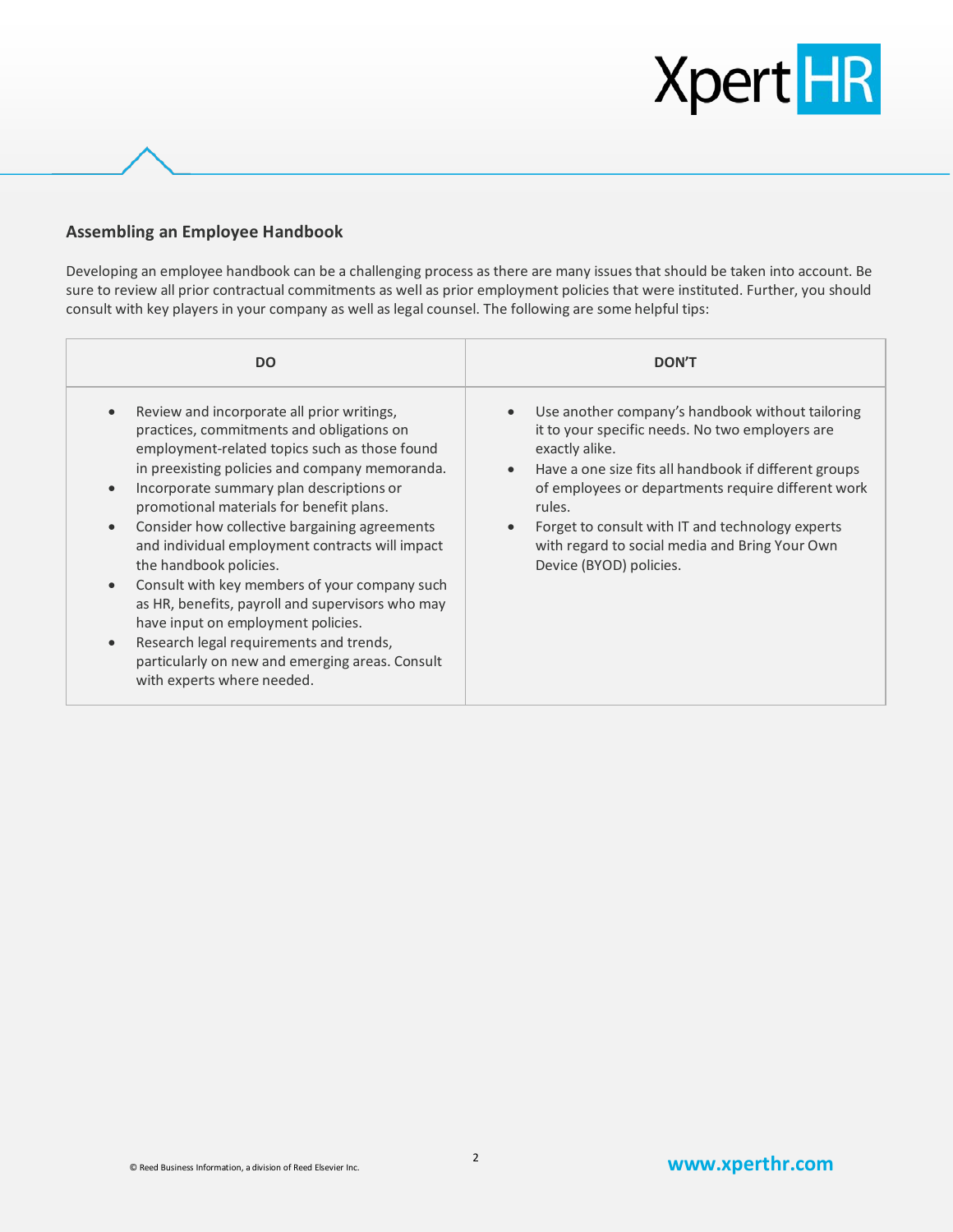

#### **Determining What Topics to Include in an Employee Handbook**

Determining what topics you should cover in an employee handbook is a complex task. The topics you choose to remain silent about are almost as important as the topics you choose to address and incorporate into workplace policies. In determining which policies to include, you should take the following into account:

|           | <b>DO</b>                                                                                                                                                                                                                                                                                                                                                                                 | <b>DON'T</b>                                                                                                                                                                                                                                                                                                                                                                                               |
|-----------|-------------------------------------------------------------------------------------------------------------------------------------------------------------------------------------------------------------------------------------------------------------------------------------------------------------------------------------------------------------------------------------------|------------------------------------------------------------------------------------------------------------------------------------------------------------------------------------------------------------------------------------------------------------------------------------------------------------------------------------------------------------------------------------------------------------|
| $\bullet$ | Include a disclaimer that is clear and conspicuous and<br>states that the handbook is not a contract, does not<br>alter employment at-will status and is subject to<br>change.                                                                                                                                                                                                            | Be too specific when discussing employee benefits<br>$\bullet$<br>as these may change from year to year.<br>Forget to include any policies you are legally<br>$\bullet$<br>obligated to provide, such as FMLA.                                                                                                                                                                                             |
| $\bullet$ | Retain the right to change employee wages, hours<br>and working conditions without consultation and<br>agreement.                                                                                                                                                                                                                                                                         | Overlook differences in federal, state and local law.<br>$\bullet$<br>Neglect to include information on leaving the<br>$\bullet$<br>company and how resignations, terminations and                                                                                                                                                                                                                         |
| $\bullet$ | Begin with a brief overview of your business or<br>organization and the main products or services it<br>offers as well as your goals and values.                                                                                                                                                                                                                                          | retirements will be handled.<br>Forget to be specific when describing the<br>$\bullet$<br>confidential information and trade secrets you seek                                                                                                                                                                                                                                                              |
| $\bullet$ | Make sure the discrimination and harassment<br>sections of the employee handbook cover all<br>categories protected by federal, state and local law<br>depending on the jurisdiction you operate in. It may<br>be best practice to be over-inclusive as this will<br>demonstrate that you foster a tolerant and diverse<br>workforce, but be sure to implement the policy<br>consistently. | to protect. Consider using additional confidentiality<br>agreements and non-compete agreements to further<br>memorialize employee obligations.<br>Be too detailed when discussing what conduct may<br>$\bullet$<br>be grounds for discipline. Make the list of unlawful<br>conduct non-exhaustive and leave room for your<br>discretion.<br>Commit to a rigid disciplinary policy. Be sure to<br>$\bullet$ |
| $\bullet$ | Include a multi-channel complaint procedure that will<br>enable employees to bring complaints to HR and<br>other accountable employees.                                                                                                                                                                                                                                                   | retain the ability to discipline employees when<br>warranted.                                                                                                                                                                                                                                                                                                                                              |
| $\bullet$ | Let employees know how they will be paid, what<br>schedules they will be expected to work and whether<br>or not they will be entitled to time off and leaves of<br>absence as well as meal and rest breaks. Employees<br>should also know how overtime is handled and how<br>they will be reimbursed for any business expenses.                                                           |                                                                                                                                                                                                                                                                                                                                                                                                            |
| $\bullet$ | Include information on employee conduct and work<br>rules.                                                                                                                                                                                                                                                                                                                                |                                                                                                                                                                                                                                                                                                                                                                                                            |
| $\bullet$ | Notify employees how their work performance will be<br>evaluated and reviewed.                                                                                                                                                                                                                                                                                                            |                                                                                                                                                                                                                                                                                                                                                                                                            |
| $\bullet$ | Aim to protect your company and the workplace by<br>including policies on workplace safety and security as<br>well as workplace violence.                                                                                                                                                                                                                                                 |                                                                                                                                                                                                                                                                                                                                                                                                            |
|           | Include information about the benefits generally<br>available to employees.                                                                                                                                                                                                                                                                                                               |                                                                                                                                                                                                                                                                                                                                                                                                            |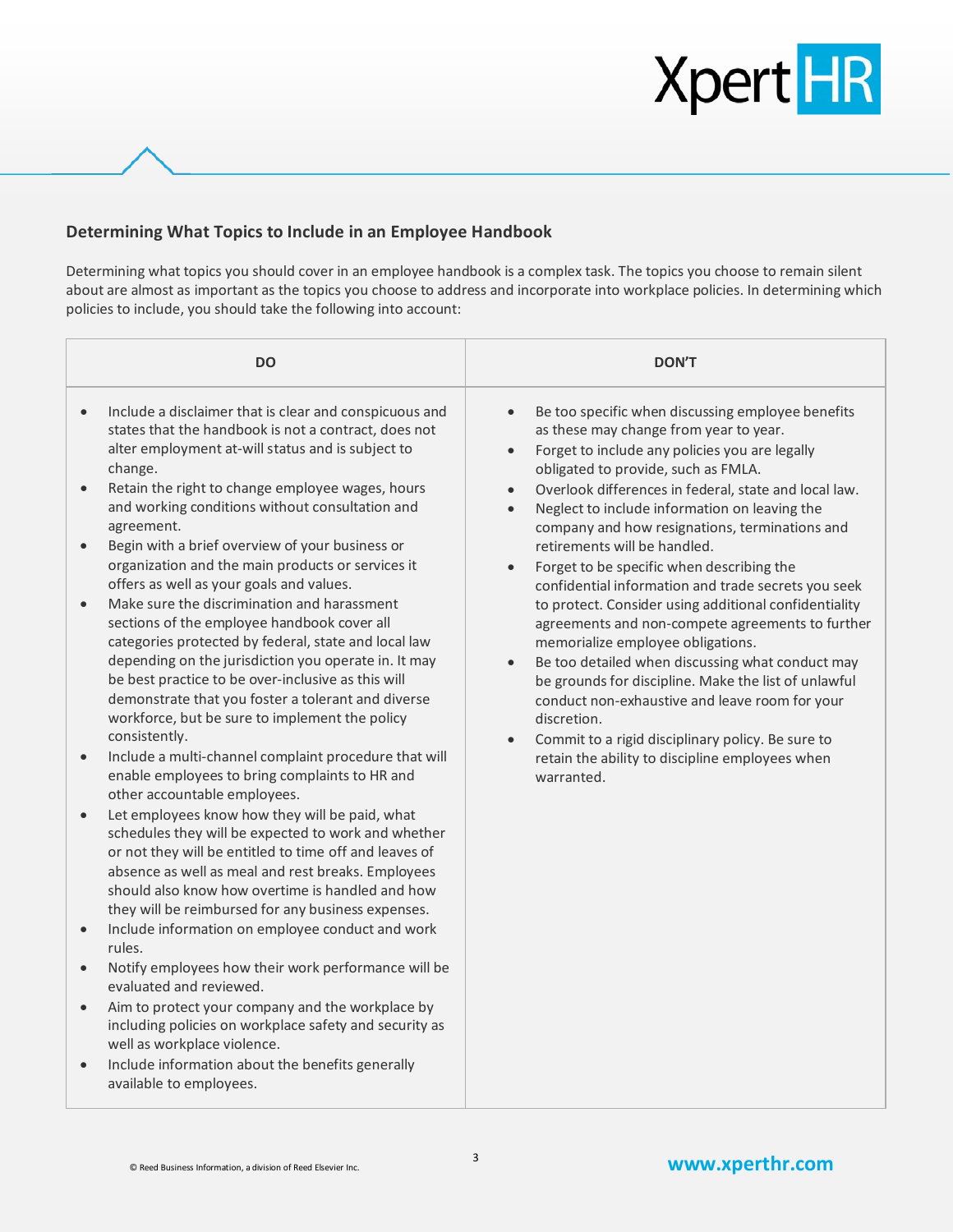#### **Drafting the Provisions of an Employee Handbook**

When it comes time to draft and prepare the policies to be incorporated into an employee handbook, there are many issues you should take into account such as the format, organization and tone it will be written in. The style of the handbook should be tailored to the nature of your business and your employees. For some employers, an employee handbook in a standard format may be most suitable. For others, a handbook written as frequently asked questions may be more appropriate. Here are some issues you should consider:

| <b>DO</b>                                                                                                                                                                                                                                                                                                                                                                                                                                                                                                                                                                                                                                                                                                                                                                                                                                                                                                                                                                                                                                                                                                                                                                                                                                                                                                                      | <b>DON'T</b>                                                                                                                                                                                                                                                                                                                                                                                                                                                                                                                                                                                                                                                                                                                                                                                                                                                                                                                                                                                                                                                                |
|--------------------------------------------------------------------------------------------------------------------------------------------------------------------------------------------------------------------------------------------------------------------------------------------------------------------------------------------------------------------------------------------------------------------------------------------------------------------------------------------------------------------------------------------------------------------------------------------------------------------------------------------------------------------------------------------------------------------------------------------------------------------------------------------------------------------------------------------------------------------------------------------------------------------------------------------------------------------------------------------------------------------------------------------------------------------------------------------------------------------------------------------------------------------------------------------------------------------------------------------------------------------------------------------------------------------------------|-----------------------------------------------------------------------------------------------------------------------------------------------------------------------------------------------------------------------------------------------------------------------------------------------------------------------------------------------------------------------------------------------------------------------------------------------------------------------------------------------------------------------------------------------------------------------------------------------------------------------------------------------------------------------------------------------------------------------------------------------------------------------------------------------------------------------------------------------------------------------------------------------------------------------------------------------------------------------------------------------------------------------------------------------------------------------------|
| Make the handbook user-friendly and write it in a<br>$\bullet$<br>casual readable tone that is easy to understand.<br>Consider involving supervisors and possibly<br>$\bullet$<br>employees in the process of drafting the<br>employee handbook.<br>Place the policies in the handbook in an orderly<br>$\bullet$<br>manner, grouping similar policies together and<br>making them easy to find. A table of contents and<br>index may make it easier to navigate.<br>Write the policies in clear and unambiguous<br>$\bullet$<br>language, remembering that employees are the<br>intended audience.<br>Proofread the handbook policies and review<br>$\bullet$<br>multiple drafts before it is finalized. Get multiple<br>parties involved in the process of review.<br>Avoid using language that may lead employees to<br>$\bullet$<br>believe their employment is not at-will and they<br>may only be disciplined or terminated for cause.<br>Realize that the handbook may serve as evidence<br>$\bullet$<br>in either supporting or defending against an<br>employment law claim. Be prepared to stand<br>behind the policies in the employee handbook.<br>Review all policies to see if the policy could be<br>$\bullet$<br>construed as infringing upon the employee right<br>to engage in protected concerted activity. | Go into a great deal of detail on policies and be too<br>$\bullet$<br>specific which will create the need for the handbook<br>to be constantly updated or thoroughly overhauled<br>on a frequent basis. Aim to keep policies general.<br>Get caught up in legal and HR jargon. Use everyday<br>$\bullet$<br>language.<br>Assume all employees will be able to understand the<br>$\bullet$<br>handbook due to language barriers. If you have a<br>significant number of employees who do not read or<br>understand English, you may want to consider<br>translating the handbook into another language so it<br>can be understood by all.<br>Have policies that conflict with or contradict each<br>$\bullet$<br>other as this may be confusing for employees and<br>may lead to misinterpretation and possible litigation.<br>Use language that makes too many promises or<br>$\bullet$<br>guarantees on the employer's part. For example,<br>instead of stating that you "will" or "shall" state that<br>you "may" or "will make every effort to" or "will<br>attempt to". |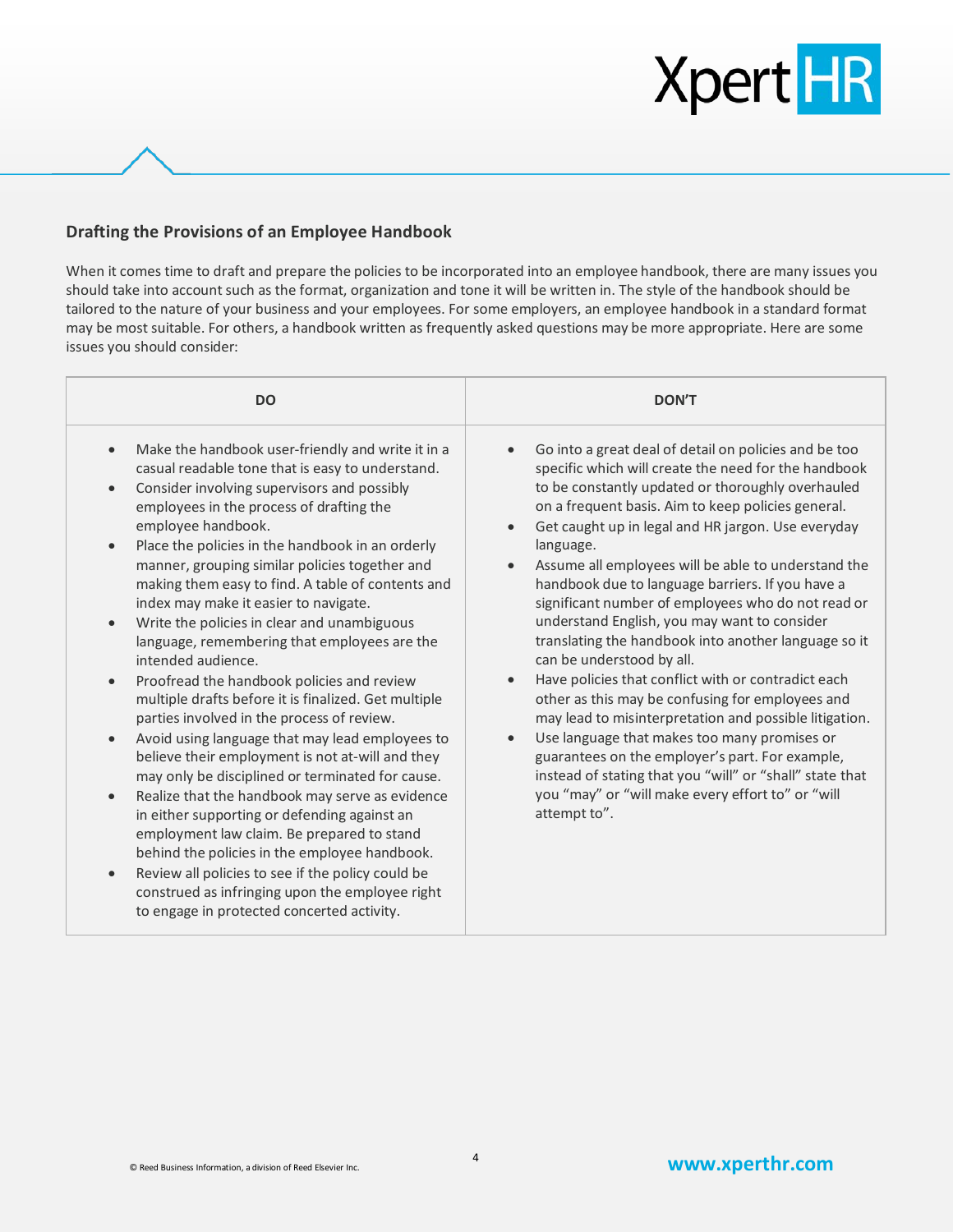#### **Finalizing and Distributing an Employee Handbook**

Once all policy provisions have been drafted and reviewed, it is time to finalize the handbook and distribute it. In doing so, it is essential for you to obtain acknowledgement and consent from each employee indicating that the policies contained in the employee handbook have been received, reviewed and consented to. Further, you should conduct training on the handbook and all relevant policies so that employees and supervisors are familiar with it and understand it. The following are some issues to take into consideration when finalizing an employee handbook and distributing it:

| Determine the best method of distribution based<br>Forget to have the employee handbook reviewed by<br>$\bullet$<br>an attorney to make sure it is legally compliant in all<br>on your particular workplace. For example, a<br>traditional print copy method may be best for<br>aspects.<br>some workplaces while an electronic version may<br>Make the handbook so long and complex that<br>$\bullet$<br>better serve other workplaces by saving time and<br>employees cannot understand it.<br>expense in printing and updating.<br>Bury the handbook on your intranet so that it is<br>$\bullet$<br>Make sure that all employees know how to<br>impossible to find. Make sure it is readily accessible<br>access the employee handbook at all times so<br>to all employees.<br>they know what is expected of them.<br>Make policies so comprehensive that they will cover<br>$\bullet$<br>Obtain a written acknowledgment and consent<br>every situation. Leave room for flexibility and<br>$\bullet$<br>from each employee acknowledging that they<br>discretion.<br>have reviewed the handbook, read it and<br>Forget to make sure the employee handbook reads<br>$\bullet$<br>understand its terms and provisions.<br>as one cohesive document, written in the same tone<br>Consider having employees specifically<br>with policies that do not conflict with each other and<br>acknowledge certain policies (i.e., discrimination,<br>are consistent.<br>harassment, confidentiality). You may want to<br>use these later when proving a policy violation or<br>proving that you followed workplace policy.<br>Train supervisors, managers and employees on<br>$\bullet$<br>the policies included in the handbook and how<br>the handbook will be used by your company.<br>Be sure to abide by your obligations in the | <b>DO</b>                                     | <b>DON'T</b> |
|-------------------------------------------------------------------------------------------------------------------------------------------------------------------------------------------------------------------------------------------------------------------------------------------------------------------------------------------------------------------------------------------------------------------------------------------------------------------------------------------------------------------------------------------------------------------------------------------------------------------------------------------------------------------------------------------------------------------------------------------------------------------------------------------------------------------------------------------------------------------------------------------------------------------------------------------------------------------------------------------------------------------------------------------------------------------------------------------------------------------------------------------------------------------------------------------------------------------------------------------------------------------------------------------------------------------------------------------------------------------------------------------------------------------------------------------------------------------------------------------------------------------------------------------------------------------------------------------------------------------------------------------------------------------------------------------------------------------------------------------------------------------------------------------------------------------------------|-----------------------------------------------|--------------|
| be kept.                                                                                                                                                                                                                                                                                                                                                                                                                                                                                                                                                                                                                                                                                                                                                                                                                                                                                                                                                                                                                                                                                                                                                                                                                                                                                                                                                                                                                                                                                                                                                                                                                                                                                                                                                                                                                      | employee handbook. Avoid promises that cannot |              |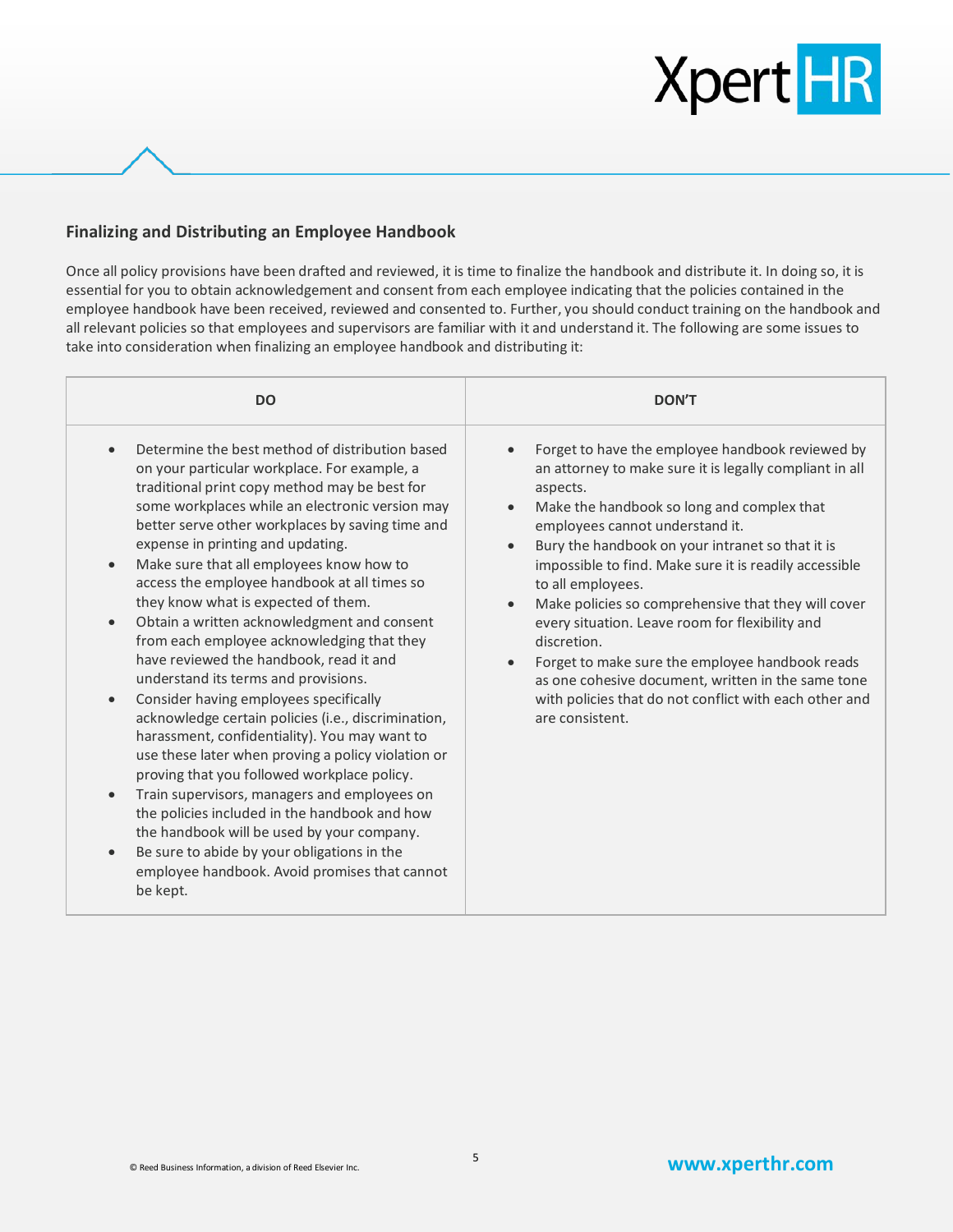#### **Creating an Employee Handbook as a Multistate Employer**

A multistate employer often faces unique challenges in creating an employee handbook. If you are a multistate employer operating in different states and subject to various laws, you will not only need to cover federal law, but the law of each state and municipality that applies to different employees. If you are a multistate employer, you should consider the following:

| <b>DO</b>                                                                                                                                                                                                                                                                                                                                                                                                                                                                                                                                                                                                                                                                                                                                                                                                                                                                                                                                                                                                                                                                                                                              | <b>DON'T</b>                                                                                                                                                                                                                                                                                                                                                                                             |
|----------------------------------------------------------------------------------------------------------------------------------------------------------------------------------------------------------------------------------------------------------------------------------------------------------------------------------------------------------------------------------------------------------------------------------------------------------------------------------------------------------------------------------------------------------------------------------------------------------------------------------------------------------------------------------------------------------------------------------------------------------------------------------------------------------------------------------------------------------------------------------------------------------------------------------------------------------------------------------------------------------------------------------------------------------------------------------------------------------------------------------------|----------------------------------------------------------------------------------------------------------------------------------------------------------------------------------------------------------------------------------------------------------------------------------------------------------------------------------------------------------------------------------------------------------|
| Adopt the approach that is best for your business<br>$\bullet$<br>as a whole $-$ either (1) implement uniform<br>policies across all states with the most lenient<br>employee rights and benefits, (2) provide a<br>general national handbook and state-specific<br>supplements or addendums to capture state and<br>local differences, (3) prepare a very general<br>handbook indicating that you will follow all<br>applicable federal, state and local laws or (4)<br>prepare a specific handbook for each jurisdiction.<br>Be sure to address multistate aspects of topics<br>$\bullet$<br>such as equal employment opportunity<br>discrimination and harassment, leaves, meal and<br>rest breaks, access to personnel files, workplace<br>accommodations, weapons in the workplace,<br>smoking and texting while driving.<br>Take into account that states and municipalities<br>$\bullet$<br>often change their laws at a much more rapid<br>pace than the federal government. Therefore,<br>policies with state and local law may need to be<br>frequently revisited and amended. Aim to keep<br>them more general if possible. | Forget to include state-required notifications or<br>$\bullet$<br>municipal-required notifications in the employee<br>handbook if you are obligated to provide under state<br>or local law.<br>Neglect to address state or municipal differences in<br>$\bullet$<br>some way even if there is only one employee who<br>works in a particular state or city. You are obligated<br>to comply with the law. |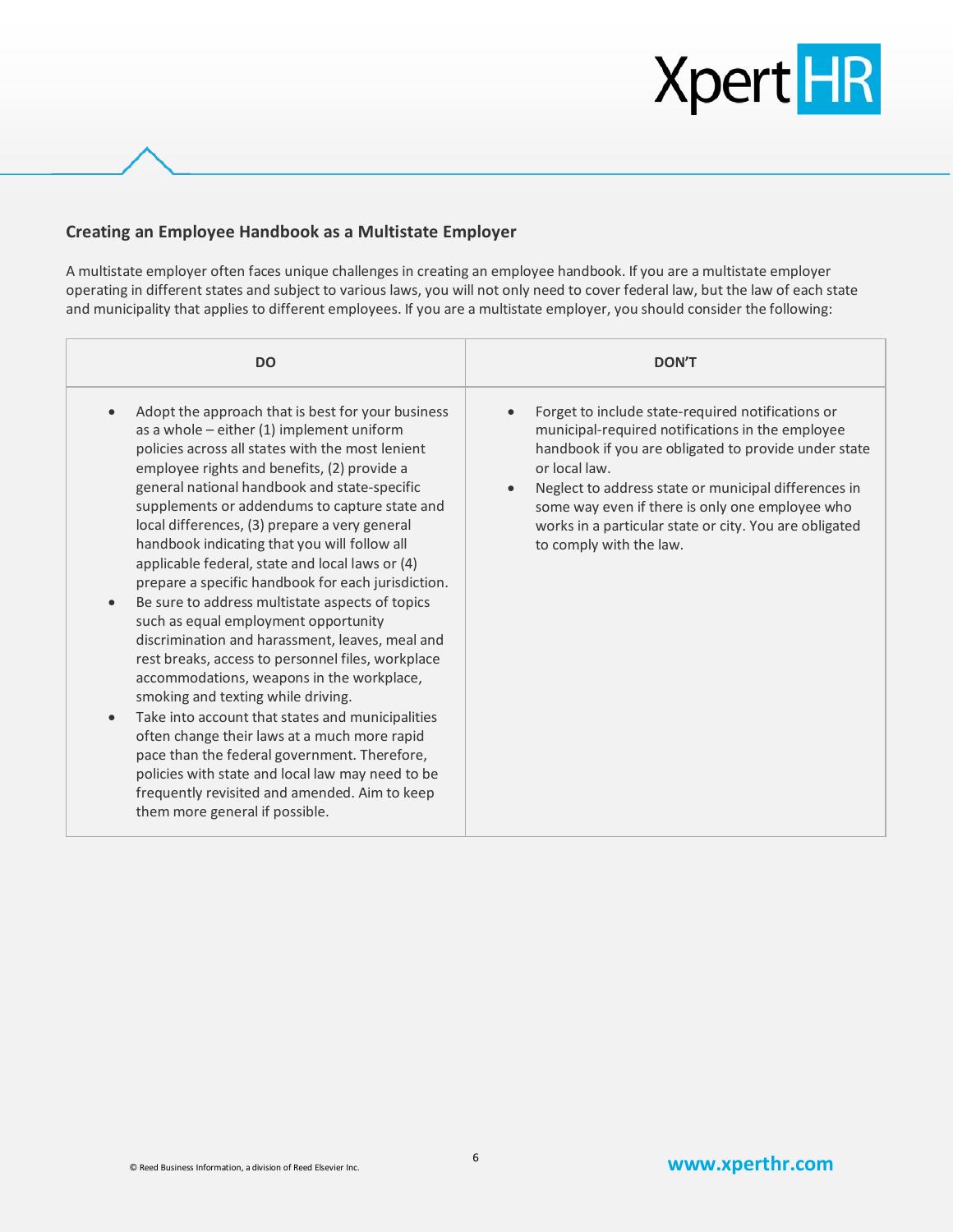#### **Updating an Employee Handbook**

Updating and amending an employee handbook to comply with the current law and to reflect the most up to date protections can be an arduous task. Best practice is to review a handbook on an annual or semi-annual basis to see if any changes need to be made or any policies need to be added based on changes within your company or legal developments. When updating and amending an employee handbook, you should keep the following in mind:

| <b>DO</b>                                                                                                                                                                                                                                                                                                                                                                                                                                                                                                       | <b>DON'T</b>                                                                                                                                                                                                                                                                                                                                                                                                                                                                                                                                                                    |
|-----------------------------------------------------------------------------------------------------------------------------------------------------------------------------------------------------------------------------------------------------------------------------------------------------------------------------------------------------------------------------------------------------------------------------------------------------------------------------------------------------------------|---------------------------------------------------------------------------------------------------------------------------------------------------------------------------------------------------------------------------------------------------------------------------------------------------------------------------------------------------------------------------------------------------------------------------------------------------------------------------------------------------------------------------------------------------------------------------------|
| Think of the handbook as a living document and<br>one that will evolve as law, society and your<br>business changes and develops.<br>Review the current handbook to identify<br>$\bullet$<br>inaccuracies and inconsistencies based on the<br>law or your business practices.<br>Conduct research to identify changes in the law<br>as well as current trends that may affect<br>workplace policies. Decide if it is best to issue an<br>entirely new handbook or exchange outdated<br>policies for newer ones. | Neglect to obtain updated consent and<br>$\bullet$<br>acknowledgement forms indicating that employees<br>have received, reviewed and agree to abide by the<br>updated handbook policies.<br>Make policies overly complicated, confusing and<br>$\bullet$<br>detailed in attempting to revise old policies with new<br>information. Start fresh if need be.<br>Forget to conduct training on the updated and<br>$\bullet$<br>amended policies for both employees and<br>supervisors. Make sure to focus on any changes in<br>the handbook which will affect workplace practices. |